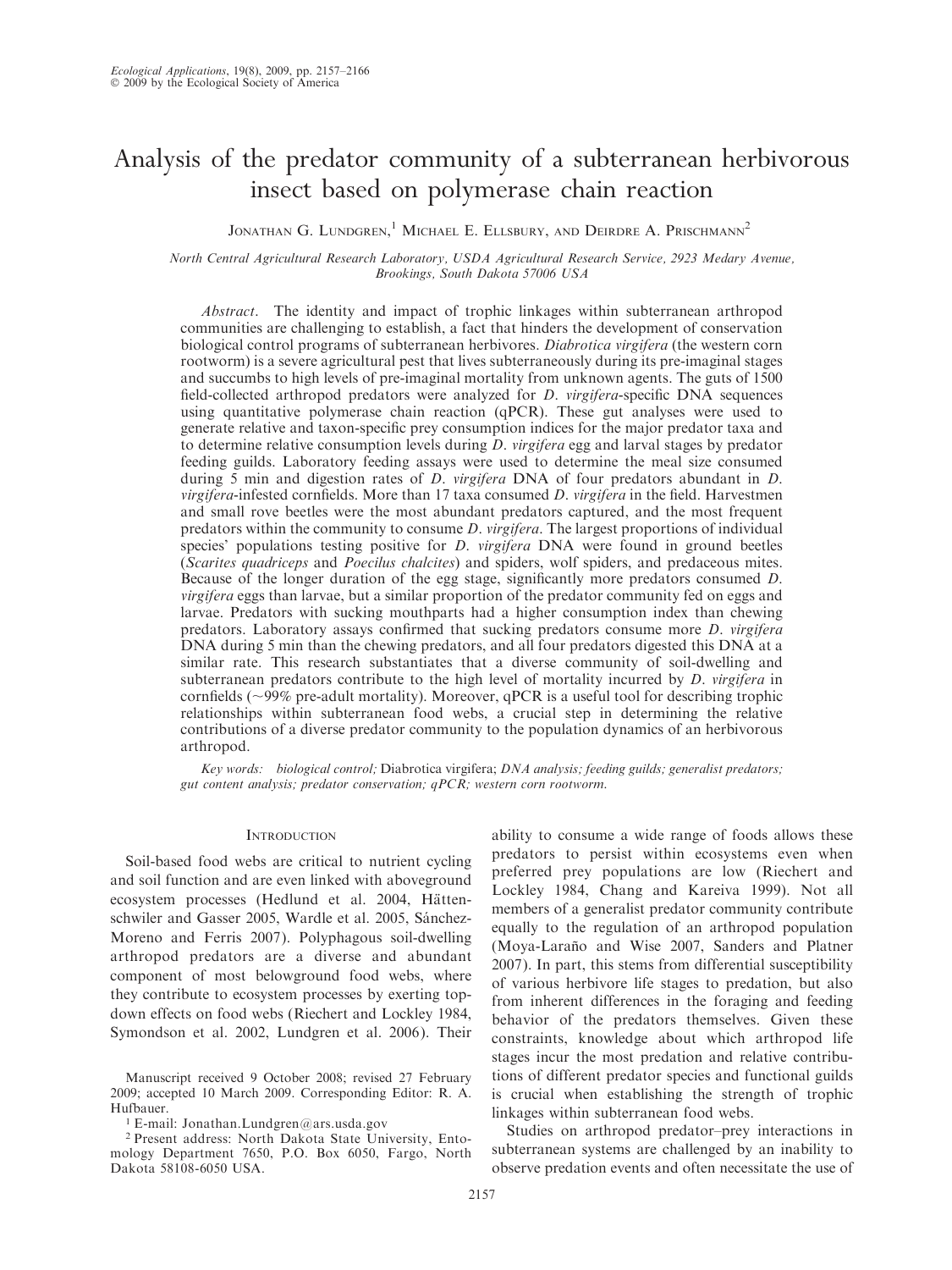indirect methods to uncover key relationships (Luck et al. 1988). Genetic analyses provide an accessible method for examining the interactions between predators and prey (Symondson 2002, Gariepy et al. 2007). Polymerase chain reaction (PCR) has been used to study the feeding behavior of an array of arthropod predators, including spiders (Agusti et al. 2003, Greenstone and Shufran 2003), coccinellids (Hoogendoorn and Heimpel 2001, Greenstone et al. 2007, Weber and Lundgren 2009), predaceous mites (Read et al. 2006), carabids (Zaidi et al. 1999, Juen and Traugott 2005), lacewings (Chen et al. 2000), and predaceous hemipterans (Greenstone et al. 2007, Harwood et al. 2007, 2009). While genetic gut content analysis is a powerful tool, there has been limited application of this method under field conditions (Harwood and Greenstone 2008). The use of PCR has largely been restricted to identifying the relative frequencies of predation, from which the detectability half-life (sensu Greenstone et al. 2007) of a meal can be determined as an index of the digestion efficiency of a predator for a given prey. This metric may be useful in ranking the strength of trophic linkages among an herbivore and each member of its predator community.

In addition to measuring frequency of predation, serological gut analyses (i.e., enzyme-linked immunosorbent assay [ELISA]) (Greenstone 1996, Sunderland 1996, Naranjo and Hagler 2001) and quantitative PCR (qPCR) (Nejstgaard et al. 2007, Zhang et al. 2007, Durbin et al. 2008, Weber and Lundgren 2009) may be used to analyze gut contents semi-quantitatively and add further information to the detectability half-life index. In qPCR (the technique applied in the current study), a molecular tag (i.e., SYBR Green) with a high affinity for double-stranded DNA is included in the reaction mixture, and a fluorometric reading is recorded at each cycle of the PCR. When it binds to DNA, the tag fluoresces and the intensity of this fluorescence is correlated with the amount of target DNA present in a sample. Essentially, greater quantities of DNA are detected sooner during the amplification process. Thus, it is possible to estimate the amount of prey DNA within the stomachs of numerous predator species and to generate a consumption index that is based on both the frequency of detection and the amount of prey DNA consumed by members of a predator community.

An ecologically and economically important insect that functions as an excellent model system for exploring trophic interactions within subterranean food webs is Diabrotica virgifera virgifera LeConte (the western corn rootworm; Coleoptera: Chrysomelidae). Diabrotica virgifera is one of the most severe agricultural pests in the world (Krysan 1986, Moeser and Hibbard 2005). Most of D. vigifera's life cycle is spent beneath the soil, where larvae destroy corn roots. This damage disrupts several physiological processes of the plant and reduces the harvestable yield (Riedell 1990, 1993, Riedell and Kim 1990, Riedell and Evenson 1993, Riedell and Reese 1999). Its ability to shape the aboveground plant community and to adapt to new environments and management tactics have made this species a model for understanding invasion ecology and the genetic forces underlying evolution in insects (Miller et al. 2005, Sappington et al. 2006). In spite of D. virgifera's economic importance (Metcalf 1986) and usefulness to understanding insect ecology, natural enemies of D. virgifera are poorly understood, especially with respect to the generalist predators that consume immature stages (Kuhlmann and van der Burgt 1998, Toepfer et al. 2009). A better concept of how predators function as consumers of D. virgifera would not only allow the development of more sustainable pest management for this pest, but would grant a better understanding of how biotic mortality factors contribute to the population dynamics, invasion ecology, and evolution of arthropods.

Here we ask three questions of crucial importance in establishing the trophic linkages within subterranean arthropod food webs. These are: (1) Are subterranean egg and larval stages of an arthropod equally susceptible to predation by generalist predators? (2) Do predator species within diverse subterranean communities vary in their use of a specific prey species? (3) Do chewing and sucking predator feeding guilds consume subterranean arthropods at similar rates? We address these questions using genetic gut content analysis of field-collected predators spatiotemporally coincident with eggs and larvae of the target herbivore, along with supporting laboratory feeding assays. In addition to the ecological value of developing tools that describe subterranean food webs within terrestrial ecosystems, there is a clear application of this technology in implementing conservation biological control programs within agroecosystems.

# MATERIALS AND METHODS

# Field site

The field design and maintenance briefly described here is presented in detail in Lundgren et al. (2009). Three replicate plots of equal size (29  $\times$  24 m) were embedded into a no-till field  $(4136 \text{ m}^2)$  planted continuously to corn for five years at the Eastern South Dakota Soil and Water Research Farm in Brookings, South Dakota, USA (44°21′ N, 96°48′36″ W). Glyphosate-tolerant field corn (52 000 seeds per ha; 0.72 m between rows) emerged 12 June, and herbicides were applied as needed to ensure minimal weed populations.

Eggs of D. virgifera were produced at the Insect Rearing Facility of the North Central Agricultural Research Laboratory (NCARL) in Brookings, South Dakota. Plots were infested to ensure that D. virgifera immatures were present at fairly equal densities. Eggs were placed 8–10 cm deep into the center eight rows (9.1 m long) of each plot at a rate of 4900 eggs/m using a tractor-pulled mechanical infester (Sutter and Branson 1986) two days after corn was planted. Under natural conditions, the majority of D. virgifera eggs are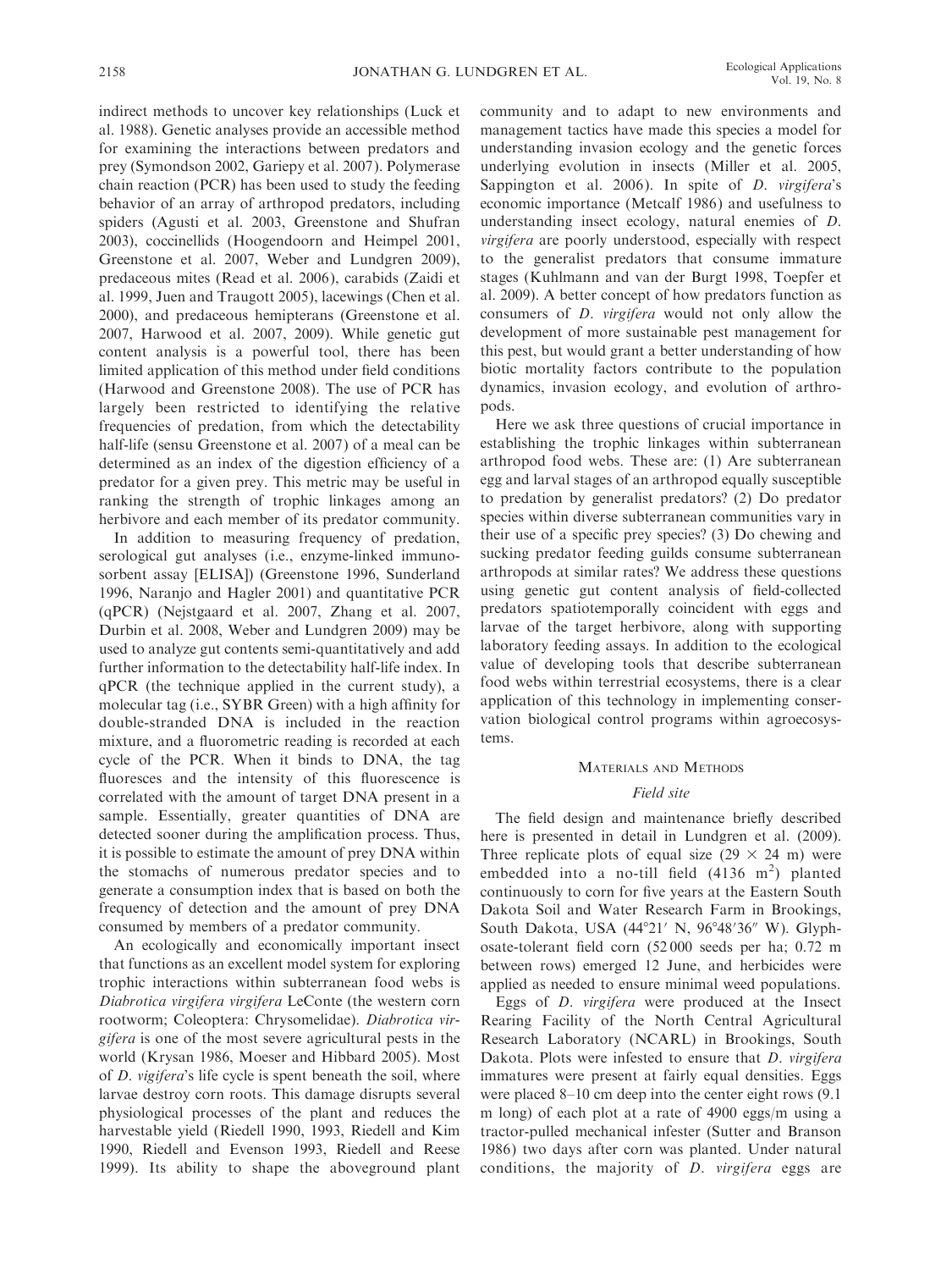deposited in the top 10 cm of the soil profile in close proximity to maize plants (Pruess et al. 1968, Ruesink 1986). Larval densities resulting from this egg infestation level are intended to represent a moderate infestation of D. virgifera within North American maize fields (Sutter and Branson 1986), although under a more uniform distribution than what occurs naturally (Park and Tollefson 2006, Toepfer et al. 2007). Temperaturebased degree-day models (Jackson and Elliott 1988, Fisher et al. 1990) were used to estimate when 50% of the *D. virgifera* population entered each stadium (methods and results presented in Lundgren et al. [2009]).

Mortality incurred by  $D$ . virgifera populations was estimated by monitoring the adult emergence from the infested areas. Six *D. virgifera* emergence cages (1.03  $\times$  $0.64$  m) were placed into each *D. virgifera*-infested area on 26 July, and they were checked weekly until 6 September. The total number of *D. virgifera* adults recovered from each cage was counted, and a mean emergence per meter per cage was calculated. An additional two cages were placed in uninfested areas of each plot to determine background D. virgifera populations. Mean numbers of *D. virgifera* captured per cage in the uninfested areas (1.00  $\pm$  0.44 beetles/m<sup>2</sup> [mean  $\pm$ SE]) were subtracted from the number captured in each adjacent infested area to determine the number of infested D. virgifera eggs that survived to adulthood.

# Predator sampling

Barrier-linked, time-sorting pitfall traps (as described in Lundgren et al. [2009]) were used to collect predators during the pre-pupal stages of D. virgifera. A total of 22 sample days were conducted from 29 May to 20 July; this final sample corresponded to when 50% of the D. virgifera populations were in the third stadium. The collection receptacles contained 100% ethylene glycol, which preserves DNA for genetic analyses (Leal-Klevezas et al. 2000, Rubink et al. 2003, Vink et al. 2005, Weber and Lundgren 2009). The trap contents were collected at approximately 09:00 on each trapping date.

Predators were identified and grouped into morphotaxa, many of which are at the species level. To facilitate analyses, only predators that represented  $>1\%$  of the total captures were included in the community analyses. Whenever possible, the numerous morphotaxa that were collected infrequently were grouped under a larger taxon (i.e., ''other Carabidae,'' ''other Lycosidae,'' ''other spiders,'' and ''other mites''). Predators were stored individually in 70% ethanol (EtOH) at  $-20^{\circ}$ C until they could be identified and their DNA extracted.

Pitfall traps are legitimately criticized as a poor measure of the true composition of soil-dwelling predator communities and their relative densities (Greenslade 1964, Adis 1979, Koivula et al. 2003, Lundgren et al. 2006), but they are unparalleled in both their economy and ability to collect large quantities of surface-active predators for gut content analysis (Harwood 2008), which is a major requisite of initial predator surveys such as this one. Thus, the results reported in this manuscript pertain primarily to the surface-active predator community.

# Procedures for genetic gut content analysis

The DNA extractions were performed using DNeasy tissue extraction kits (QIAGEN, Valencia, California, USA) according to product instructions. The digestive tracts of predators longer than 1 cm were dissected, since excess tissues occasionally clog the filter on the DNeasy spin column. The samples were macerated in ATL buffer using autoclaved pestles and incubated with proteinase K for 3 h. The final double-stranded DNA yield was quantified from each extraction using the absorbance ratio of 260/280 nm (BioPhotometer, Eppendorf, New York, New York, USA). Total DNA yield from the predators ranged from 5 to  $630 \mu g/mL$ . All extractions were stored at  $-20^{\circ}$ C.

Primers that amplify a *D. virgifera*-specific DNA sequence were developed and their specificity screened against numerous nontarget arthropods. Primers (forward 5'-TAGTTCCCTTAATAATTGGTGCTC-3'; reverse 5'-CCCCCTTTCTACTATCCTTCTTA-3') were designed using the PrimerSelect feature of Lasergene 7 software (DNASTAR, Madison, Wisconsin, USA) based on sequences in GenBank published by Clark et al. (2001; accession number AF278549). These primers amplified a 119-bp segment of the COI and tRNA-Leu genes of Diabrotica virgifera virgifera. Primers were screened for nontarget interactions against nearly 100 different arthropod species found in soil- and foliardwelling corn communities, including the predators captured during this study (Appendix). The only other species in the study system whose DNA these primers amplify are Gryllus pennsylvanicus Burmeister (only occasionally) (Orthoptera: Gryllidae) and Diabrotica barberi Smith & Lawrence, but the resulting products are easily separated from the D. virgifera sequence since they dissociate (or melt) at different temperatures (G. pennsylvanicus,  $85.9^{\circ}\text{C}$ ; D. barberi,  $70.5^{\circ}\text{C}$ ; the PCR product of D. virgifera dissociates uni-modally at  $73.5^{\circ}$ C).

The PCR reactions (25  $\mu$ L) were composed of 12.5  $\mu$ L 2× Brilliant SYBR Green qPCR Master Mix (Qiagen), 225 nmol/L of each primer,  $1 \mu$ L template DNA, and 9.5 lL of molecular-grade water (Sigma-Aldrich, St. Louis, Missouri, USA). Well-to-well variation in detection was normalized using the ROX dye. Extractions were amplified using an MX3000P qPCR system (Stratagene, La Jolla, California, USA) under the following conditions:  $95^{\circ}$ C for 15 min, followed by 45 cycles of  $94^{\circ}$ C for 15 s,  $56^{\circ}$ C for 30 s, and  $72^{\circ}$ C for 30 s. Fluorescence was recorded at 492 nm (for SYBR Green) and 582 nm (for ROX, for normalization) during the annealing step of each cycle. The fluorescence threshold of each positive detection was adjusted manually to bring the dRn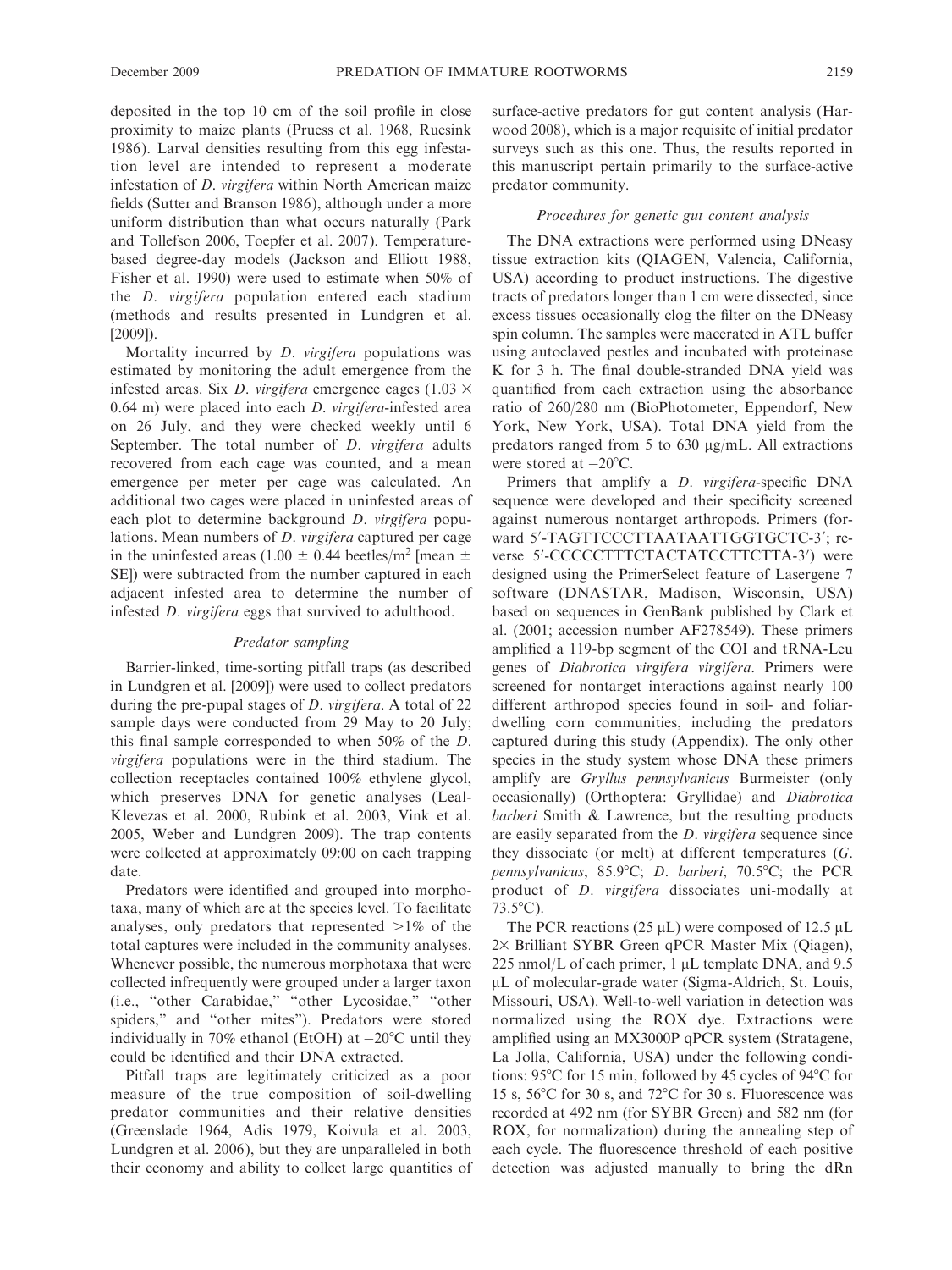(baseline-corrected normalized fluorescence) just above the background fluorescence. A series  $(n = 3-5)$  of positive controls (D. virgifera DNA from a single larva) and three negative (no-template) controls were run on each 96-well plate. The Ct values (which is the PCR cycle at which the sample's fluorescence can be detected over background fluorescence) of the D. virgiferapositive predators were adjusted by the difference that the specific plate's control series varied from the composite mean value of all the control series. To ensure that positive values originated from the desired product (and not a cross-reaction), a dissociation curve was produced for each sample by heating the samples to 95 $\degree$ C for 1 min, then dropping the temperature to 55 $\degree$ C and ramping up at  $0.2^{\circ}C/s$  to 95 $^{\circ}C$ , monitoring fluorescence continuously.

# Gut analysis of field-collected predators

Two measures of the frequency of D. virgifera consumption were calculated for the 17 most abundant taxa based on the results of the qPCR. The relative frequency (number of positives in a taxon/total number of predators analyzed) and taxon-specific frequency (number of positives in a taxon/number of this taxon analyzed) of consumption were calculated separately for each species in each of the three replicate plots. The former is a measure of the relative frequency of consumption within the predator community. The latter calculation indicates how frequently individuals within a taxon consume D. virgifera (essentially, it is a relative measure of the proportion of each species' population that consumes the prey item, ignoring the relative abundances of the different predator species). The frequencies of consumption per plot were compared among the taxa using independent Kruskal-Wallis nonparametric ANOVA (SYSTAT 2004).

Using the relative and taxon-specific frequencies of consumption described above, two predation indices were created: a relative consumption index and a taxonspecific consumption index. For each predator species the relative frequency and taxon-specific frequencies of consumption were multiplied by a transformed Ct value  $(Ct^{-1} \times 1000)$  for each positive predator. The mean transformed Ct values and relative and taxon-specific consumption indices were compared among the taxa using Kruskal-Wallis nonparametric ANOVA (note that the sample sizes for these indices were the same as in the quantification analyses).

The frequencies of predation by sucking and chewing predators during the egg and larval stages of the herbivore were calculated for each plot. The mean numbers of predators testing positive per plot and frequencies of consumption per plot were compared between egg and larval stages and chewing and sucking predators using independent Kruskal-Wallis ANOVA. Each individual transformed Ct value was multiplied by the respective frequency of predation in each category (i.e., egg, larva, chewing, sucking) to generate a prey

consumption index. Mean transformed Ct values and prey consumption indices were compared between categories using independent two-factor ANOVA (with life stage and feeding guild as factors).

### Digestion rates of predators

Laboratory assays on the retention times of the amplified D. virgifera DNA segment were performed on four predator species that were abundant in D. virgifera-infested cornfields: Poecilus chalcites (Say) and Cyclotrachelus alternans (Casey) (Coleoptera: Carabidae) represented chewing predators, and Phalangium opilio L. (Opiliones: Phalangiidae) and lycosids (Aranae: Lycosidae) represented sucking predators. Field-collected predators were maintained on moistened cat food (Iams Original, Iams, Cincinnati, Ohio, USA) until the feeding assays, which were performed within three weeks of collection. Predators were confined to individual Petri dishes and were provided with only water for 48 h prior to the assay. Individual predators were observed until they attacked an early third-instar D. virgifera (laboratory produced). These assays were performed between 07:30 and 09:30; the predation observations for the carabids were conducted in a darkened room using headlamps. Each predator was allowed to feed for 5 min; those that consumed the entire larva in less than 5 min were provided an additional larva.

After the feeding bout, the remaining prey were removed, and the predator was randomly assigned to one of seven treatment groups. Predators in these treatments were frozen in prechilled 70% EtOH at  $-20^{\circ}$ C at 0, 0.5, 1, 2, 3, 4, or 6 h after feeding. Ambient temperature during digestion was  $23^{\circ}$ C. Sample sizes for each kill time varied depending on the degree of success in capturing each predator species in the field, but a minimum of seven observations were recorded for each time period. DNA was extracted from each predator, the D. virgifera DNA was amplified, and linear regressions of  $Ct^{-1}$  over time were created for each predator.

Consumption and digestion rates of D. virgifera by the four predators were compared in two ways. First, the mean meal sizes consumed during 5 min (mean  $\text{Ct}^{-1}$  at T  $(0, 0)$  were compared among the four predators using ANOVA. The initial meal sizes were normalized among the four predator species, and ANCOVA (with species as the main effect and time as the covariate) was used to compare the rates of digestion among the four species.

#### RESULTS

#### Frequency of prey consumption

A total of 1550 predators were analyzed and 166 specimens tested positive for D. virgifera DNA. The frequencies of consumption by the most abundant taxa captured in the pitfalls are presented in Table 1. In addition to the results in Table 1, cantharid larvae (Coleoptera: Cantharidae; three of nine specimens positive), a nabid nymph (Hemiptera: Nabidae; one of one specimen), large staphylinids  $(>5$  mm; four of 17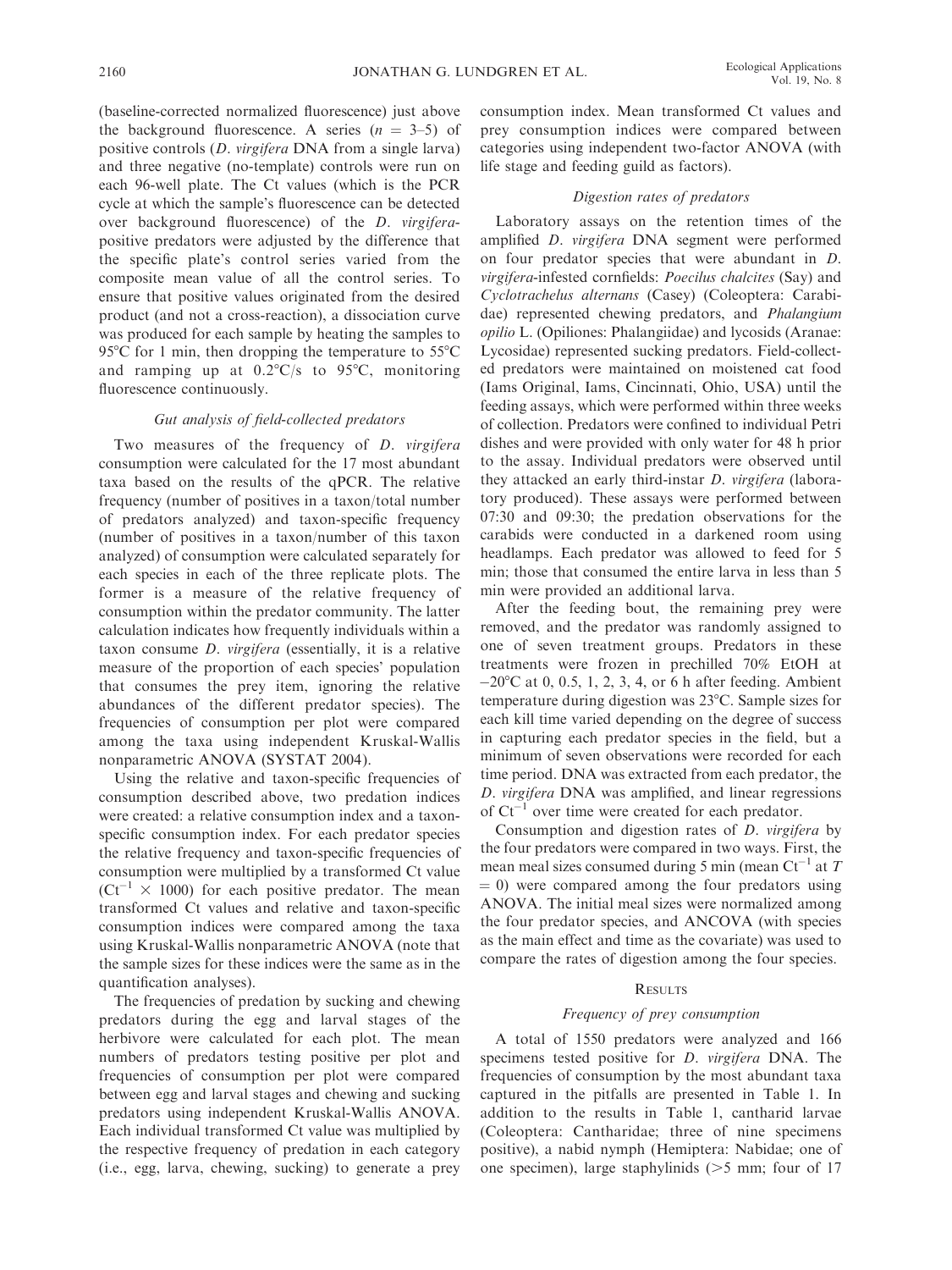| Predator taxa                                                                                                                                                                                     | Relative frequency<br>of detection $(\%_0)$                                                                                    | Taxon-specific frequency<br>of detection $(\%)$                                                                                        | Quantity of DNA per predator<br>taxon ( $[Ct^{-1}] \times 1000$ )                                                                                                  |
|---------------------------------------------------------------------------------------------------------------------------------------------------------------------------------------------------|--------------------------------------------------------------------------------------------------------------------------------|----------------------------------------------------------------------------------------------------------------------------------------|--------------------------------------------------------------------------------------------------------------------------------------------------------------------|
| Acari                                                                                                                                                                                             |                                                                                                                                |                                                                                                                                        |                                                                                                                                                                    |
| Chaussieria sp.<br>Other mites                                                                                                                                                                    | $2.15 \pm 0.43$<br>$0.86 \pm 0.43$                                                                                             | $13.49 \pm 1.39$<br>$16.67 \pm 9.62$                                                                                                   | $26.32 \pm 0.68$ (10)<br>$26.66 \pm 0.26$ (4)                                                                                                                      |
| Aranae                                                                                                                                                                                            |                                                                                                                                |                                                                                                                                        |                                                                                                                                                                    |
| Spider taxon 2<br>Spider taxon 7<br>Other spiders<br>Lycosid taxon 1<br>Other Lycosidae                                                                                                           | $1.72 \pm 0.57$<br>$1.93 \pm 0.64$<br>$2.15 \pm 1.14$<br>$1.07 \pm 0.21$<br>$1.07 \pm 0.21$                                    | $10.77 \pm 3.49$<br>$11.54 \pm 3.63$<br>$17.01 \pm 10.95$<br>$7.61 \pm 2.22$<br>$18.63 \pm 7.98$                                       | $27.08 \pm 0.69$ (8)<br>$26.32 \pm 0.68$ (9)<br>$26.19 \pm 0.62(9)$<br>$26.40 \pm 0.79$ (5)<br>$27.53 \pm 0.95$ (4)                                                |
| Opiliones: Phalangiidae                                                                                                                                                                           |                                                                                                                                |                                                                                                                                        |                                                                                                                                                                    |
| Phalangium opilio                                                                                                                                                                                 | $6.65 \pm 1.55$                                                                                                                | $8.39 \pm 1.33$                                                                                                                        | $27.19 \pm 0.42$ (30)                                                                                                                                              |
| Coleoptera: Carabidae                                                                                                                                                                             |                                                                                                                                |                                                                                                                                        |                                                                                                                                                                    |
| Bembidion rapidum<br>Bembidion quadrimaculatum<br>Cyclotrachelus alternans<br>Elaphropus nr. xanthopus<br>Poecilus chalcites<br><i>Scarites quadriceps</i> (larvae and adults)<br>Other Carabidae | $1.29 \pm 0$<br>$0.64 \pm 0.37$<br>$1.72 \pm 0.86$<br>$1.07 \pm 0.21$<br>$1.72 \pm 0.21$<br>$0.86 \pm 0.57$<br>$1.93 \pm 0.74$ | $8.42 \pm 0.61$<br>$9.26 \pm 4.90$<br>$13.18 \pm 6.94$<br>$8.37 \pm 2.57$<br>$17.46 \pm 10.13$<br>$20.37 \pm 15.16$<br>$7.88 \pm 1.70$ | $27.63 \pm 1.04$ (5)<br>$26.27 \pm 0.54$ (3)<br>$25.79 \pm 0.96$ (8)<br>$26.23 \pm 0.65$ (5)<br>$26.78 \pm 0.61(6)$<br>$26.69 \pm 1.51(4)$<br>$25.67 \pm 0.55$ (8) |
| Coleoptera: Staphylinidae                                                                                                                                                                         |                                                                                                                                |                                                                                                                                        |                                                                                                                                                                    |
| Staphylinids $<$ 5 mm                                                                                                                                                                             | $5.15 \pm 1.34$                                                                                                                | $10.07 \pm 2.48$                                                                                                                       | $26.54 \pm 0.43$ (24)                                                                                                                                              |

TABLE 1. Frequency of detection and quantity of western corn rootworm (Diabrotica virgifera) DNA in the guts of major predator taxa per plot.

specimens), velvet mites (Acari: Trombidiidae; four of four specimens), and a centipede (Chilopoda; one of two specimens) also tested positive for *D. virgifera* DNA. All of the positive Scarites quadriceps were larvae, four out of five of which tested positive for D. virgifera DNA. The taxon-specific frequency of consumption did not differ among the taxa ( $\chi^2$  = 6.47, df = 16, P = 0.98), nor did the relative frequency of consumption found in these taxa ( $\chi^2$  = 25.19, df = 16, P = 0.07).

# Quantification of prey consumption

Of those predators that were analyzed in the frequency analyses, only 142 positive detections representing 33 morphotaxa could be used in the quantitative analysis. The Ct value of the D. virgifera standard was  $12.91 \pm 0.82$  (mean  $\pm$  SE), indicating high sensitivity for the target sequence and low plate-to-plate variability. The mean quantity of *D. virgifera* DNA found in the predators was not significantly different among the taxa  $(\chi^2 = 14.08, df = 15, P = 0.52;$  Table 1). The mean relative consumption indices differed substantially among the predators ( $\chi^2$  = 136.00, df = 15, P < 0.0001), as did the taxon-specific consumption indices  $(\chi^2 = 133.27, df = 15, P < 0.0001;$  Table 2).

# Prey consumption by predator feeding guilds during different pest life stages

Significantly more predators tested positive for D. virgifera DNA during the egg stage of the herbivore than during the larval stage ( $\chi^2$  = 3.86, df = 1, P = 0.05; 30.67  $\pm$  2.16 and 19.00  $\pm$  2.31 predators during the egg and larval stages, respectively), but similar proportions of the predator community captured during the egg and larval stages tested positive ( $\chi^2 = 0.43$ , df = 1, P = 0.43;  $0.10 \pm 0.02$  and  $0.12 \pm 0.02$  of the predator samples during the egg and larval stages, respectively).

Similar numbers of sucking and chewing predators consumed D. virgifera DNA ( $\chi^2$  = 1.19, df = 1, P = 0.28; 24.33  $\pm$  4.67 and 18.33  $\pm$  2.03 for sucking and chewing predators, respectively), and frequencies of consumption were also similar between chewing and sucking predators ( $\chi^2$  = 1.19, df = 1, P = 0.28; 0.10  $\pm$  0.01 and 0.08  $\pm$ 0.01 for sucking and chewing predators, respectively).

Life stage of the herbivore did not affect the consumption indices of predators, but chewing predators had a significantly lower prey consumption index than sucking predators (life stage,  $F_{1,124} = 0.01$ ,  $P =$ 0.93; feeding style,  $F_{1,124} = 17.01, P < 0.0001;$ interaction,  $F_{1, 124} = 0.18$ ,  $P = 0.67$ ; Fig. 1). Neither life stage of the pest nor feeding guild of the predators affected the estimated amount of D. virgifera DNA detected in predators (life stage,  $F_{1, 124} = 1.06$ ,  $P = 0.30$ ; feeding style,  $F_{1, 124} = 2.68$ ,  $P = 0.10$ ; interaction,  $F_{1, 124} =$ 0.02,  $P = 0.88$ ; transformed Ct values, egg stage, 26.44  $\pm$ 0.23 and 26.99  $\pm$  0.26 for chewing and sucking predators, respectively; larval stage,  $26.17 \pm 0.39$  and  $26.63 \pm 0.26$ .

Notes: Values are expressed as mean  $\pm$  SE. The top five ranking predators in each column appear in boldface. For detection frequencies,  $n = 3$  replicate plots. For the quantity of DNA analyzed, numbers in parentheses represent the number of predators analyzed. Ct is the PCR cycle at which the sample's fluorescence can be detected over background fluorescence. The field study was conducted at the Eastern South Dakota Soil and Water Research Farm in Brookings, South Dakota, USA.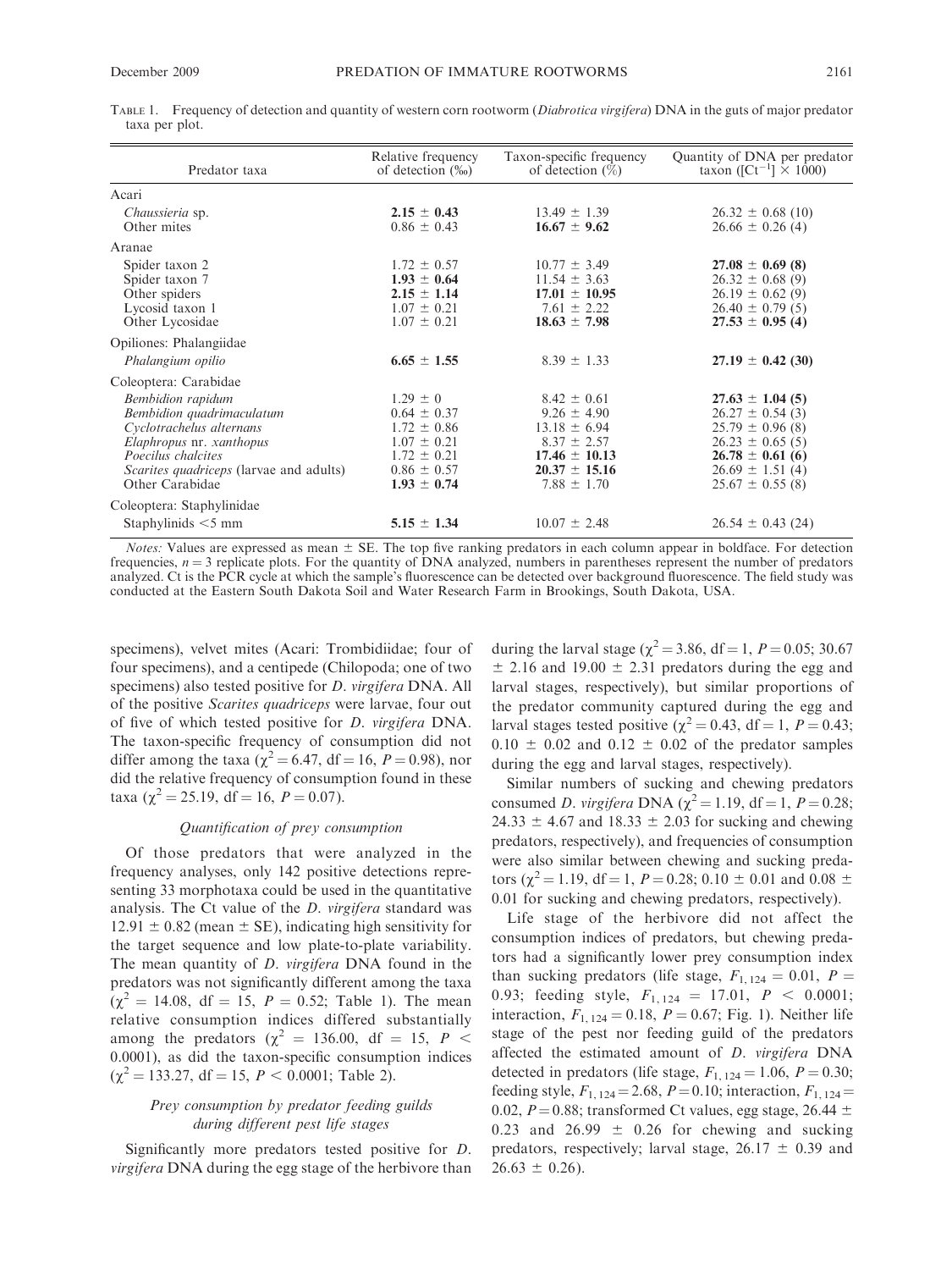| Predator taxa                                                                                                                                                                                                          | Relative<br>consumption<br>index                                                                                                  | Taxon-specific<br>consumption<br>index                                                                                            |
|------------------------------------------------------------------------------------------------------------------------------------------------------------------------------------------------------------------------|-----------------------------------------------------------------------------------------------------------------------------------|-----------------------------------------------------------------------------------------------------------------------------------|
| Acari                                                                                                                                                                                                                  |                                                                                                                                   |                                                                                                                                   |
| Chaussieria sp.<br>Other mites                                                                                                                                                                                         | $5.66 \pm 0.09$<br>$2.29 \pm 0.02$                                                                                                | $3.55 \pm 0.06$<br>$4.44 \pm 0.03$                                                                                                |
| Aranae<br>Spider taxon 2<br>Spider taxon 7<br>Other spiders<br>Lycosid taxon 1<br>Other Lycosidae                                                                                                                      | $4.66 \pm 0.09$<br>$5.08 \pm 0.09$<br>$5.63 \pm 0.09$<br>$2.82 \pm 0.06$<br>$2.95 \pm 0.08$                                       | $2.92 \pm 0.06$<br>$3.04 \pm 0.06$<br>$4.45 \pm 0.07$<br>$2.01 \pm 0.04$<br>$5.13 \pm 0.14$                                       |
| Opiliones: Phalangiidae<br>Phalangium opilio                                                                                                                                                                           | $18.09 \pm 0.22$                                                                                                                  | $2.28 \pm 0.03$                                                                                                                   |
| Coleoptera: Carabidae<br>Bembidion rapidum<br>Bembidion quadrimaculatum<br>Cyclotrachelus alternans<br>Elaphropus nr. xanthopus<br>Poecilus chalcites<br>Scarites quadriceps<br>(larvae and adults)<br>Other Carabidae | $3.56 \pm 0.11$<br>$1.68 \pm 0.02$<br>$4.44 \pm 0.11$<br>$2.81 \pm 0.05$<br>$4.61 \pm 0.08$<br>$2.30 \pm 0.09$<br>$4.95 \pm 0.07$ | $2.33 \pm 0.07$<br>$2.43 \pm 0.04$<br>$3.40 \pm 0.08$<br>$2.20 \pm 0.04$<br>$4.68 \pm 0.08$<br>$5.44 \pm 0.22$<br>$2.02 \pm 0.03$ |
| Coleoptera: Staphylinidae<br>Staphylinids $<$ 5 mm                                                                                                                                                                     | $13.67 \pm 0.16$                                                                                                                  | $2.67 \pm 0.03$                                                                                                                   |

TABLE 2. Consumption indices of Diabrotica virgifera DNA within each predator.

*Notes:* Values are expressed as mean  $\pm$  SE. The top five ranking predators in each column appear in boldface. The relative consumption index is the DNA quantity ( $Ct^{-1} \times 1000$ )  $\times$  the proportion of the entire predator community at which each taxon tested positive  $(\times 100)$ . The taxon-specific consumption index is the DNA quantity (PCR cycles to initial detection;  $Ct^{-1} \times 1000$ )  $\times$  proportion of each taxon population testing positive for  $\dot{D}$ . virgifera DNA. Ct is the PCR (polymerase chain reaction) cycle at which the sample's fluorescence can be detected over background fluorescence.

#### Digestion rates of predators

The meal sizes consumed during 5 min of feeding varied significantly among the predators, but the rates at which they digested the *D. virgifera* DNA were statistically similar (Fig. 2). The sucking predators (Phalangium opilio and lycosids) consumed more D. virgifera DNA in 5 min than the chewing predators (Poecilus chalcites and C. alternans), although the amounts consumed by P. chalcites and lycosids were statistically similar (Fig. 2). Time was correlated with digestion for three of the four predators (C. alternans was the exception), and they all digested D.virgifera DNA at similar rates (Fig. 2). One-third of the C. alternans regurgitated their meals when they were placed in the prechilled 70% EtOH (these observations were included in the analysis).

#### Diabrotica virgifera mortality

Only 19.38  $\pm$  4.20 of the 4900 eggs per meter of row survived until adulthood. Thus, 99.6% of eggs died before adult eclosion. From the information on adult emergence based on temperature, the traps were in place eight calendar days or 130 degree-days before 50% male

emergence, and emergence phenology was in line with what was predicted from the pre-imaginal temperature models.

#### **DISCUSSION**

Quantification of the relative and taxon-specific metrics of consumption by field-collected predators using genetic gut content analyses are a powerful tool for better understanding the relative contributions of members of a diverse predator community to mortality of a specific arthropod population. Returning to our original questions, the results presented here indicate (1) that predation levels on eggs and larvae of an arthropod within a soil ecosystem differ and are likely affected by their relative exposure to predation and the predators present. Additionally, (2) different predator species within a diverse predator community clearly vary in their consumption of a given herbivore, and (3) it appears that feeding style of the predator at least partially contributes to their propensity to use a given prey species. Although qPCR-based gut analysis is a powerful indirect method for establishing relative trophic linkages, particularly within subterranean food webs, there are several caveats involved with this experimental system that need to be recognized.

Relative consumption rates of different herbivore life stages are largely tied to their relative degrees of



FIG. 1. Prey consumption levels (mean  $+$  SE) by sucking and chewing predators captured during the egg and larval stages of the western corn rootworm (Diabrotica virgifera). The predation index is the mean frequency of predation for each category ([number positive/number collected]  $\times$  the amount of DNA in the predator stomach [Ct<sup>-1</sup>]). Ct is the PCR cycle at which the sample's fluorescence can be detected over background fluorescence. Sucking predators had a significantly higher consumption index than the chewing predators, and pest life stage had no effect on prey consumption indices (see Results: Prey consumption by predator ... for supporting statistics). Sample size (number of predators testing positive for D. virgifera DNA) is indicated above the bars. The field study was conducted at the Eastern South Dakota Soil and Water Research Farm in Brookings, South Dakota, USA.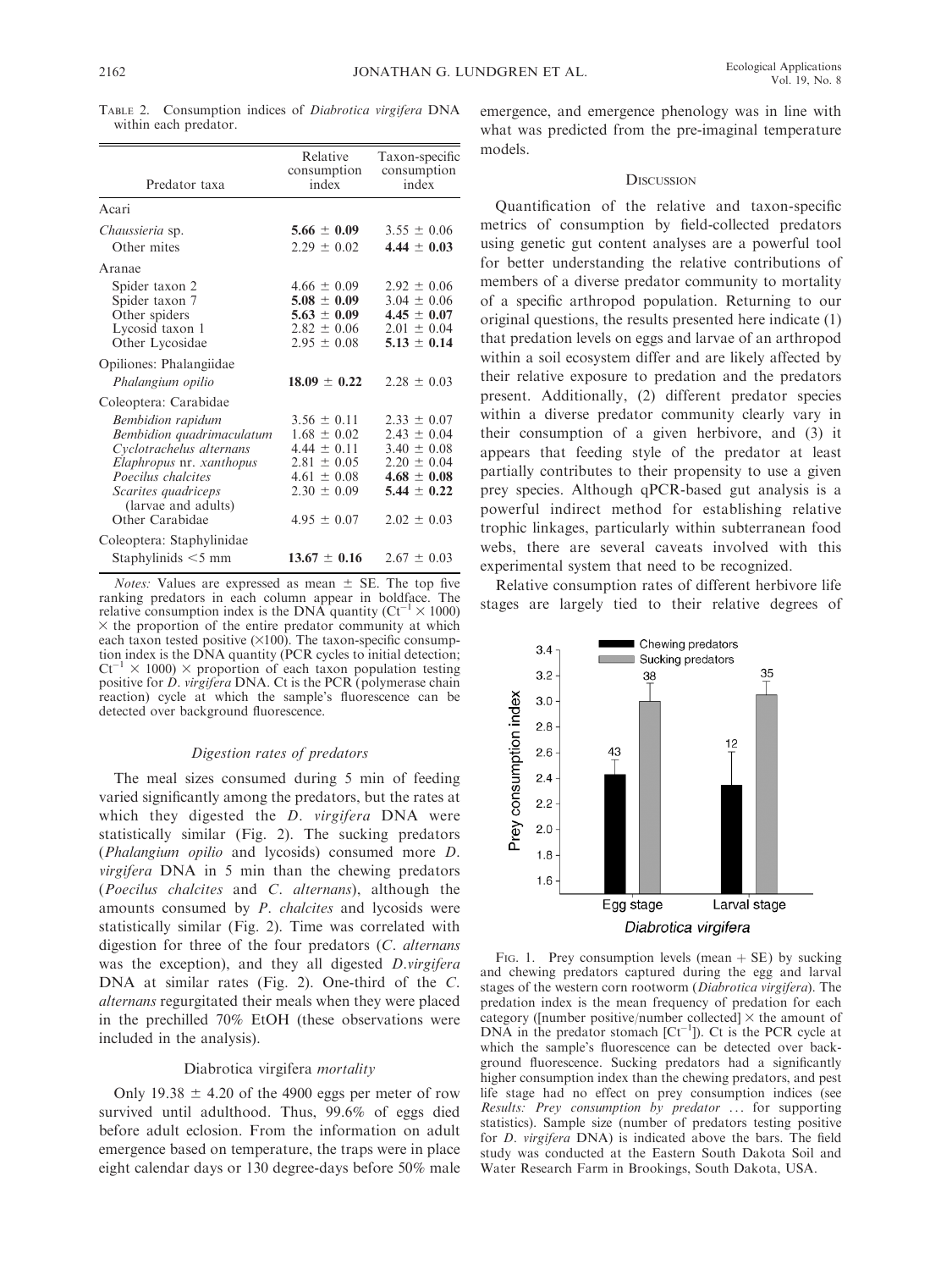

FIG. 2. Digestion rates (mean  $\pm$  SE) of *Diabrotica virgifera* DNA by four predator species collected in association with D. virgifera-infested cornfields. Lycosids and Phalangium opilio represent sucking predators, and Poecilus chalcites and Cyclotrachelus alternans represent chewing predators. All insects consumed third-instar D. virgifera for 5 min; mean initial meal sizes consumed per insect (represented by Ct<sup>-T</sup>) associated with different letters are significantly different ( $\alpha$  = 0.05). Ct is the PCR cycle at which the sample's fluorescence can be detected over background fluorescence.

exposure to predator community, particularly temporally. For example, the egg stage of D. virgifera is not an inherently more attractive food source to predators, but likely suffers greater predation because of its increased duration. Significantly more predators tested positive for D. virgifera DNA during the egg stage of the pest than during the larval stage. However, the amount of DNA consumed, the frequency of consumption, and the consumption index were similar between pest life stages. Lundgren et al. (2009) document that the egg stage of D. virgifera is substantially longer than the larval stage, and consequently the egg stage is exposed to more predators and greater predator diversity than the larval stage.

Genetic gut content analysis established that predator species within a diverse community consume a given arthropod differentially, and different metrics derived from qPCR-based analyses allow a broader picture of the relative strengths of these trophic linkages than conventional PCR-based analyses. When evaluating the relative consumption frequencies and indices, Phalangium opilio and small staphylinids  $(<5$  mm) are ranked substantially higher than the other predators. Although only 8.4% and 10.1% of individuals within these species consumed D. virgifera DNA (the taxon-specific frequency of consumption), their sheer abundance resulted in the highest relative frequency of detection of all predators (Table 1). It should be noted that the relative frequency of consumption calculated for the index reflects the relative abundance of predator taxa in the pitfall traps. The relative abundance in the field, however, is likely to differ (Adis 1979, Halsall and Wratten 1988, Spence and Niemala 1994, Lundgren et al. 2006). Still, the large numbers of P. opilio and small staphylinids captured in pitfalls necessitate that the importance of these taxa should not be discounted until other sampling methods, such as quadrat and core samples, can affirm the true relative densities of predator taxa.

From the taxon-specific metrics, it is clear that some taxa consume D. virgifera immatures more often than others. Of the tested taxa, S. quadriceps (20.4% of individuals within the species), ''other Lycosidae'' (18.6%), Poecilus chalcites (17.5%), ''other spiders''  $(17.0\%)$ , and "other mites"  $(16.7\%)$  had the highest taxon-specific consumption indices and predation frequencies (Table 2). Most of the remaining taxa had a relatively low taxon-specific consumption rate  $(< 50\%$  of the consumption indices of S. quadriceps), including the taxa ranking highest in the relative consumption indices, Phalangium opilio and small staphylinids. Carabids and mites are documented as feeding on Diabrotica, particularly under laboratory conditions (Toepfer et al. 2009), but little is known of the interactions of P. opilio, staphylinids, and spiders with *D. virgifera*.

The feeding style of a predator species partially defines the boundaries of their feeding niche within a food web. Fluid-feeding predators had a substantially higher consumption index relative to those predators with chewing mouthparts (Figs. 1 and 2). This observation from the field-collected predators was substantiated using the laboratory feeding assays. Specifically, sucking predators consumed more D. virgifera DNA under laboratory conditions than the chewing predators, and all four predators assayed digested the D. virgifera DNA at similar rates (Fig. 2). Predator species vary in their ability to locate, manipulate, and digest different food items. While the mechanisms that underlie the greater capabilities of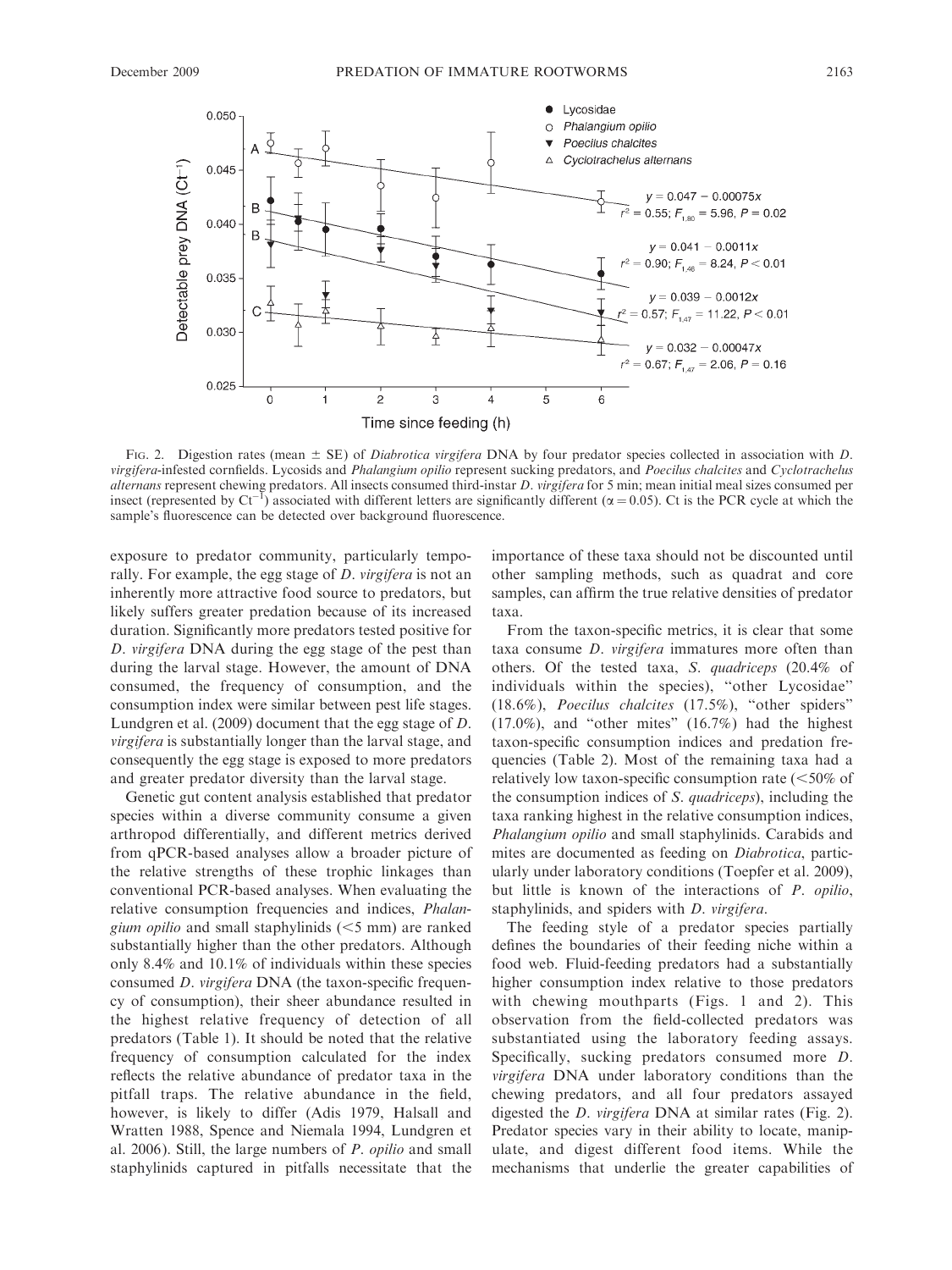sucking predators to consume *D. virgifera* immatures in the laboratory and the field remain unknown, additional attention should focus on how their efficacy as biological control agents can be improved.

Gut content analysis as presented here is best applied as a first indication of the relative predation capabilities of arthropods; additional analysis is necessary to fully interpret the implications of this initial description of the predator community. First, the final amount of a food found in a predator gut, be it revealed through microscopic, serological, or genetic means, is affected by the relative digestion rate by the predator (or detectability half-life), temperature, the initial amount of prey consumed, the size and types of meals following initial consumption of the target prey, activity level of the predator, time since collection of the predator, technical conditions of the molecular analysis, physiological status of the prey and predator at consumption, and the preservation method of field-collected arthropods (Lövei et al. 1985, 1990, Greenstone 1996, Sunderland 1996, Hagler 1998, Hoogendoorn and Heimpel 2001, Naranjo and Hagler 2001, Symondson 2002, Foltan et al. 2005, De Leon et al. 2006, Greenstone et al. 2007, Weber and Lundgren 2009). With these limitations to genetic gut content analysis in mind, our laboratory retention studies, as well as personal observations by the authors, confirm the patterns observed in field-collected predator taxa and feeding guilds.

Assigning ecological functions to soil organisms is challenging, especially given the tremendous biotic diversity residing within the soil column (Coleman 2008). The qPCR analysis of the gut contents of a predator community provides an undisrupted snapshot of the dynamic interactions of an insect and members of its predator community and establishes key linkages within soil food webs. Clearly, one of the reasons that such a diverse arthropod community can persist within a spatially simple habitat such as the soil is that resources are finely partitioned within the community. In the D. virgifera system, different life stages of the herbivore were variably exposed to predation, and the predator community was clearly partitioned in their likelihood to consume this abundant herbivore. Now that key trophic linkages have been established in this model system, additional research on how spatial distribution and defensive traits of an herbivore further partition the relevant predator community will allow ecologists to better understand how soil food webs contribute to ecosystem functions. Moreover, this technique for establishing trophic linkages can be used to examine relationships at other levels of the soil food chain to help resolve the tangle often associated with complex food webs (Polis 1991).

#### **ACKNOWLEDGMENTS**

We thank Sharon Nichols, Matt Jones, and John Anderson for their help in collecting and sorting specimens and data. Carson Dinger, Janet Fergen, and Mallory Johnson provided indispensible observation skills in the laboratory assays, and Max Pravacek maintained the field plots. Tim Haye, Ulrich Kuhlmann, and Don Weber provided helpful comments on earlier drafts of this manuscript. Mention of a commercial or proprietary product does not constitute endorsement by the USDA.

#### LITERATURE CITED

- Adis, J. 1979. Problems of interpreting arthropod sampling with pitfall traps. Zoologischer Anzeiger Jena 202:177–184.
- Agusti, N., P. Shayler, J. D. Harwood, I. P. Vaughan, K. D. Sunderland, and W. O. C. Symondson. 2003. Collembola as alternative prey sustaining spiders in arable ecosystems: prey detection within predators using molecular markers. Molecular Ecology 12:3467–3475.
- Chang, G. C., and P. M. Kareiva. 1999. The case for indigenous generalists in biological control. Pages 103–115 in B. A. Hawkins and H. V. Cornell, editors. Theoretical approaches to biological control. Cambridge University Press, Cambridge, UK.
- Chen, Y., K. L. Giles, M. E. Payton, and M. H. Greenstone. 2000. Identifying key cereal aphid predators by molecular gut analysis. Molecular Ecology 9:1887–1898.
- Clark, T. L., L. J. Meinke, and J. E. Foster. 2001. Molecular phylogeny of Diabrotica beetles (Coleoptera: Chrysomelidae) inferred from analysis of combined mitochondrial and nuclear DNA sequences. Insect Molecular Biology 10:303– 314.
- Coleman, D. C. 2008. From peds to paradoxes: linkages between soil biota and their influences on ecological processes. Soil Biology and Biochemistry 40:271–289.
- De Leon, J. H., V. Fournier, J. R. Hagler, and K. M. Daane. 2006. Development of molecular diagnostic markers for sharpshooters Homalodisca coagulata and Homalodisca liturata for use in predator gut content examinations. Entomologia Experimentalis et Applicata 119:109–119.
- Durbin, E. G., M. C. Casas, T. A. Rynearson, and D. C. Smith. 2008. Measurement of copepod predation on nauplii using qPCR of the cytochrome oxidase I gene. Marine Biology 153: 699–707.
- Fisher, J. R., G. R. Sutter, and T. F. Branson. 1990. Influence of corn planting date on the life stage development and phenology of Diabrotica virgifera virgifera. Entomologia Experimentalis et Applicata 54:219–224.
- Foltan, P., S. Sheppard, M. Konvicka, and W. O. C. Symondson. 2005. The significance of facultative scavenging in generalist predator nutrition: detecting decayed prey in the guts of predators using PCR. Molecular Ecology 14:4147– 4158.
- Gariepy, T. D., U. Kuhlmann, C. Gillott, and M. Erlandson. 2007. Parasitoids, predators and PCR: the use of diagnostic molecular markers in biological control of arthropods. Journal of Applied Entomology 131:225–240.
- Greenslade, P. J. M. 1964. Pitfall trapping as a method for studying populations of Carabidae (Coleoptera). Journal of Animal Ecology 33:301–310.
- Greenstone, M. H. 1996. Serological analysis of arthropod predation: past, present and future. Pages 265–300 in W. O. C. Symondson and J. E. Liddell, editors. The ecology of agricultural pests: biochemical approaches. Chapman and Hall, London, UK.
- Greenstone, M. H., D. L. Rowley, D. C. Weber, M. E. Payton, and D. J. Hawthorne. 2007. Feeding mode and prey detectability half-lives in moelcular gut-content analysis: an example with two predators of the Colorado potato beetle. Bulletin of Entomological Research 97:201–209.
- Greenstone, M. H., and K. A. Shufran. 2003. Spider predation: species-specific identification of gut contents by polymerase chain reaction. Journal of Arachnology 31:131–134.
- Hagler, J. R. 1998. Variation in the efficacy of several predator gut content immunoassays. Biological Control 12:25–32.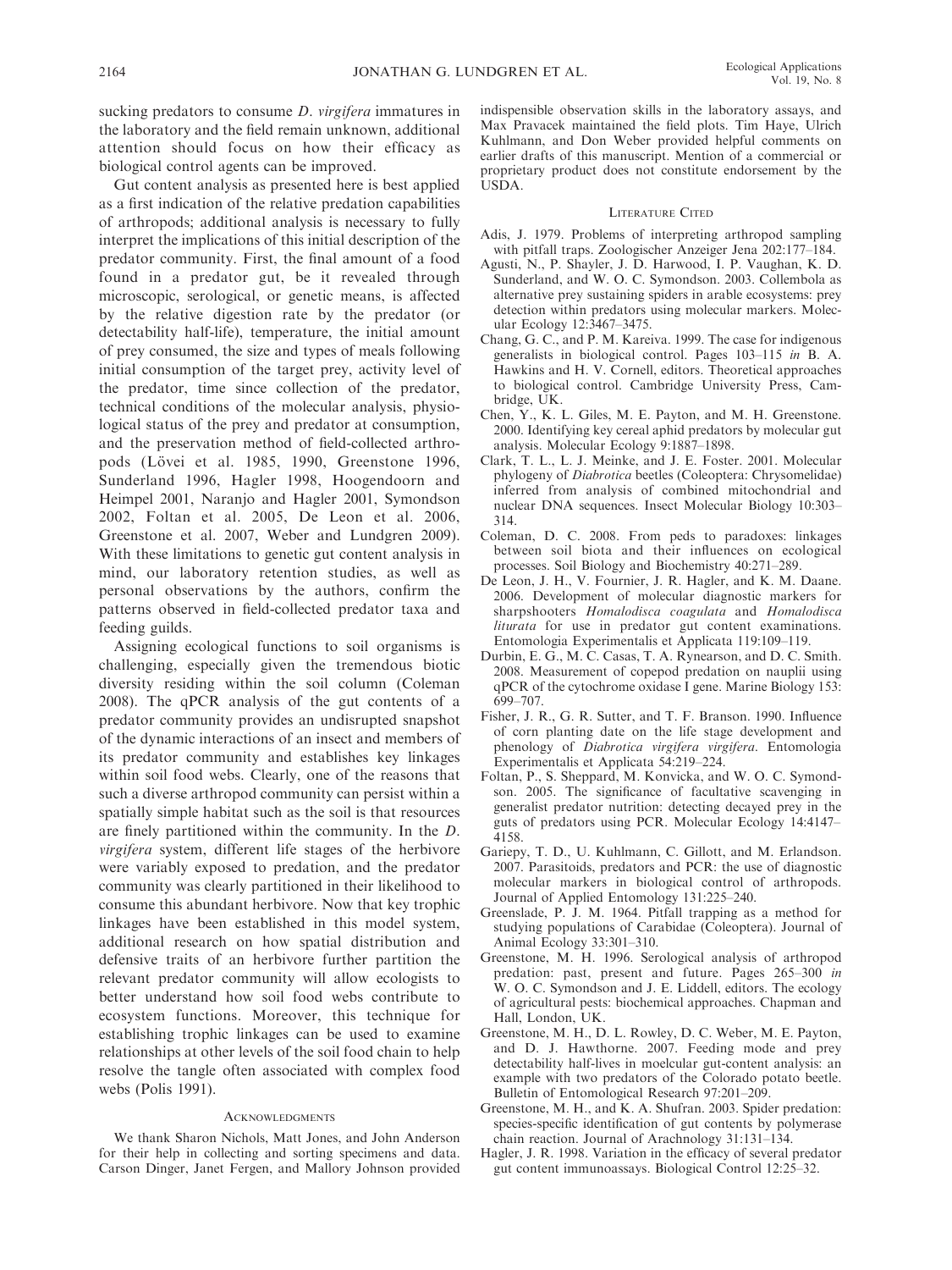- Halsall, N. B., and S. D. Wratten. 1988. The efficiency of pitfall trapping for polyphagous predatory Carabidae. Ecological Entomology 13:293–299.
- Harwood, J. D. 2008. Are sweep net sampling and pitfall trapping compatible with molecular analysis of predation? Environmental Entomology 37:990–995.
- Harwood, J. D., N. Desneux, H. J. S. Yoo, D. L. Rowley, M. H. Greenstone, J. J. Obrycki, and R. J. O'Neil. 2007. Tracking the role of alternative prey in soybean aphid predation by Orius insidiosus: a molecular approach. Molecular Ecology 16:4390–4400.
- Harwood, J. D., and M. H. Greenstone. 2008. Molecular diagnosis of natural enemy–host interactions. Pages 41–57 in N. Liu, editor. Recent advances in insect physiology, toxicology and molecular biology. Research Signpost, Trivandrum, Kerala, India.
- Harwood, J. D., H. J. S. Yoo, D. L. Rowley, M. H. Greenstone, and R. J. O'Neil. 2009. Differential impact of adults and nymphs of a generalist predator on an exotic invasive pest demonstrated by molecular gut-content analysis. Biological Invasions 11:895–903.
- Hättenschwiler, S., and P. Gasser. 2005. Soil animals alter plant litter diversity effects on decomposition. Proceedings of the National Academy of Sciences (USA) 102:1519–1524.
- Hedlund, K., B. Griffeths, S. Christensen, S. Scheu, H. Setala, T. Tscharntke, and H. Verhoef. 2004. Trophic interactions in changing landscapes: responses in soil food webs. Basic and Applied Ecology 5:495–503.
- Hoogendoorn, M., and G. E. Heimpel. 2001. PCR-based gut content analysis of insect predators: using ribosomal ITS-1 fragments from prey to estimate predation frequency. Molecular Ecology 10:2059–2067.
- Jackson, J. J., and N. C. Elliott. 1988. Temperature-dependent development of immature stages of the western corn rootworm, Diabrotica virgifera virgifera (Coleoptera: Chrysomelidae). Environmental Entomology 17:166–177.
- Juen, A., and M. Traugott. 2005. Detecting predation and scavenging by DNA gut-content analysis: a case study using a soil insect predator–prey system. Oecologia 142:344–352.
- Koivula, M., D. J. Kotze, L. Hiisivuori, and H. Rita. 2003. Pitfall trap efficiency: Do trap size, collecting fluid and vegetation structure matter? Entomologica Fennica 14:1–14.
- Krysan, J. L. 1986. Introduction: Biology, distribution, and identification of pest Diabrotica. Pages 1–23 in J. L. Krysan and T. A. Miller, editors. Methods for the study of pest Diabrotica. Springer-Verlag, New York, New York, USA.
- Kuhlmann, U., and W. A. C. M. van der Burgt. 1998. Possibilities for biological control of the western corn rootworm, Diabrotica virgifera virgifera LeConte, in Central Europe. Biocontrol News and Information 19:59N–68N.
- Leal-Klevezas, D. S., I. O. Martinez-Vazquez, B. Cuevas-Hernandez, and J. P. Martinez-Soriano. 2000. Antifreeze solution improves DNA recovery by preserving the integrity of pathogen-infected blood and other tissues. Clinical and Diagnostic Laboratory Immunology 7:945–946.
- Lövei, G. L., E. Monostori, and I. Ando. 1985. Digestion rate in relation to starvation in the larva of a carabid predator, Poecilus cupreus. Entomologia Experimentalis et Applicata 37:123–127.
- Lövei, G. L., P. I. Sopp, and K. D. Sunderland. 1990. Digestion rate in relation to alternative feeding in three species of polyphagous predators. Ecological Entomology 15:293–300.
- Luck, R. F., B. M. Shepard, and P. E. Kenmore. 1988. Experimental methods for evaluating arthropod natural enemies. Annual Review of Entomology 33:367–391.
- Lundgren, J. G., S. Nichols, D. A. Prischmann, and M. M. Ellsbury. 2009. Seasonal and diel activity patterns of generalist predators associated with Diabrotica virgifera immatures (Coleoptera: Chrysomelidae). Biocontrol Science and Technology 19:327–333.
- Lundgren, J. G., J. T. Shaw, E. R. Zaborski, and C. E. Eastman. 2006. The influence of organic transition systems on beneficial ground-dwelling arthropods and predation of insects and weed seeds. Renewable Agriculture and Food Systems 21:227–237.
- Metcalf, R. L. 1986. Foreward. Pages vii–xv in J. L. Krysan and T. A. Miller, editors. Methods for the study of pest Diabrotica. Springer-Verlag, New York, New York, USA.
- Miller, N., A. Estoup, S. Toepfer, D. Bourguet, L. Lapchin, S. Derridj, K. S. Kim, P. Reynaud, L. Furlan, and T. Guillemaud. 2005. Multiple transatlantic introductions of the western corn rootworm. Science 310:992.
- Moeser, J., and B. E. Hibbard. 2005. A synopsis of the nutritional ecology of larvae and adults of Diabrotica virgifera virgifera (LeConte) in the new and old worldnouvelle cuisine for the invasive maize pest Diabrotica virgifera virgifera in Europe? Pages 41–67 in S. Vidal, U. Kuhlmann, and C. R. Edwards, editors. Western corn rootworm: ecology and management. CABI Publishing, Wallingford, UK.
- Moya-Laraño, J., and D. H. Wise. 2007. Direct and indirect effects of ants on a forest-floor food web. Ecology 86:1454– 1465.
- Naranjo, S. E., and J. R. Hagler. 2001. Toward the quantification of predation with predator gut immunoassays: a new approach integrating functional response behavior. Biological Control 20:175–189.
- Nejstgaard, J. C., M. E. Frischer, P. Simonelli, C. Troedsson, M. Brakel, F. Adiyaman, A. F. Sazhin, and L. F. Artigas. 2007. Quantitative PCR to estimate copepod feeding. Marine Biology 153:565–577.
- Park, Y.-L., and J. J. Tollefson. 2006. Spatial distributions of corn rootworm (Coleoptera: Chrysomelidae) eggs and larvae: implications for sampling. Journal of the Kansas Entomological Society 79:129–135.
- Polis, G. A. 1991. Complex trophic interactions in deserts: an empirical critique of food-web theory. American Naturalist 138:123–155.
- Pruess, K. P., G. T. Weekman, and B. R. Somerhalder. 1968. Western corn rootworm egg distribution and adult emergence under two corn tillage systems. Journal of Economic Entomology 61:1424–1427.
- Read, D. S., S. K. Sheppard, M. W. Bruford, D. M. Glen, and W. O. C. Symondson. 2006. Molecular detection of predation by soil micro-arthropods on nematodes. Molecular Ecology 15:1963–1972.
- Riechert, S. E., and T. Lockley. 1984. Spiders as biological control agents. Annual Review of Entomology 29:299–320.
- Riedell, W. E. 1990. Western corn rootworm damage or mechanical root cutting: effects on root morphology and water relations in maize. Crop Science 30:628–631.
- Riedell, W. E. 1993. Advances in understanding corn rootworm damage effects on maize physiology. Pages 76–90 in D. Wilkinson, editor. Proceedings of the Corn Sorghum Research Conference. American Seed Trade Association, Washington, D.C., USA.
- Riedell, W. E., and P. D. Evenson. 1993. Rootworm feeding tolerance in single-cross maize hybrids from different eras. Crop Science 33:951–955.
- Riedell, W. E., and A. Y. Kim. 1990. Anatomical characterization of western corn rootworm damage in adventitious roots of maize. Journal of the Iowa Academy of Sciences 97: 15–17.
- Riedell, W. E., and R. N. Reese. 1999. Maize morphology and shoot  $CO<sub>2</sub>$  assimilation after root damage by western corn rootworm larvae. Crop Science 39:1332–1340.
- Rubink, W. L., K. D. Murray, K. A. Baum, and M. A. Pinto. 2003. Long term preservation of DNA from honey bees (Apis mellifera) collected in aerial pitfall traps. Texas Journal of Science 55:159–168.